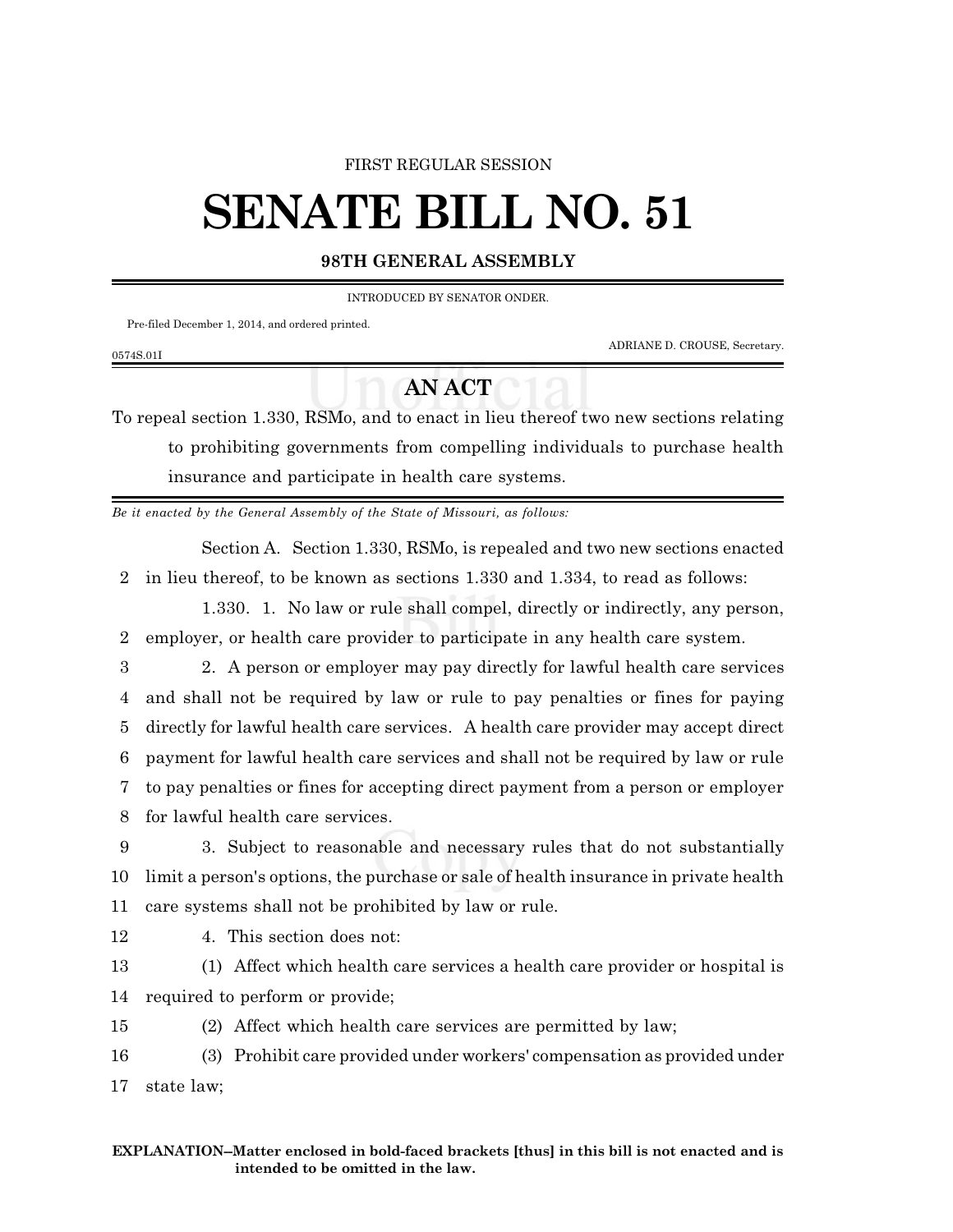(4) Affect laws or regulations in effect as of January 1, 2010;

 (5) Affect the terms or conditions of any health care system to the extent that those terms and conditions do not have the effect of punishing a person or employer for paying directly for lawful health care services or a health care provider or hospital for accepting direct payment from a person or employer for lawful health care services.

 5. As used in this section **and section 1.334**, the following terms shall mean:

(1) "Compel", any penalties or fines;

 (2) "Direct payment or pay directly", payment for lawful health care services without a public or private third party, not including an employer, paying for any portion of the service;

 (3) **"Exchange" or "health insurance exchange", shall mean either a state-based health benefit exchange or a federally facilitated health benefit exchange as those terms are defined in section 376.1186;**

 **(4)** "Health care system", any public or private entity whose function or purpose is the management of, processing of, enrollment of individuals for or payment for, in full or in part, health care services or health care data or health care information for its participants;

 **(5) "Health insurance issuer" or "issuer", shall have the same meaning ascribed to it in 42 U.S.C. Section 300gg-91, and shall include health carriers as defined in section 376.1350;**

 **[**(4)**] (6)** "Lawful health care services" **or "health care services"**, any health-related service or treatment to the extent that the service or treatment is permitted or not prohibited by law or regulation that may be provided by persons or businesses otherwise permitted to offer such services; **[**and**]**

 **(7) "Mode of securing", to purchase directly or on credit or by trade, or to contract for third-party payment by insurance or other legal means authorized by the state of Missouri, or to apply for or accept employer or government sponsored health care benefits under such conditions as may legally be required as a condition of such benefits, or any combination of the same;**

 **(8) "Patient Protection Affordable Care Act" or "federal health care act", the federal Patient Protection and Affordable Care Act, Public Law 111-148, as amended by the federal Health Care and Education Reconciliation Act of 2010, Public Law 111-152, and any**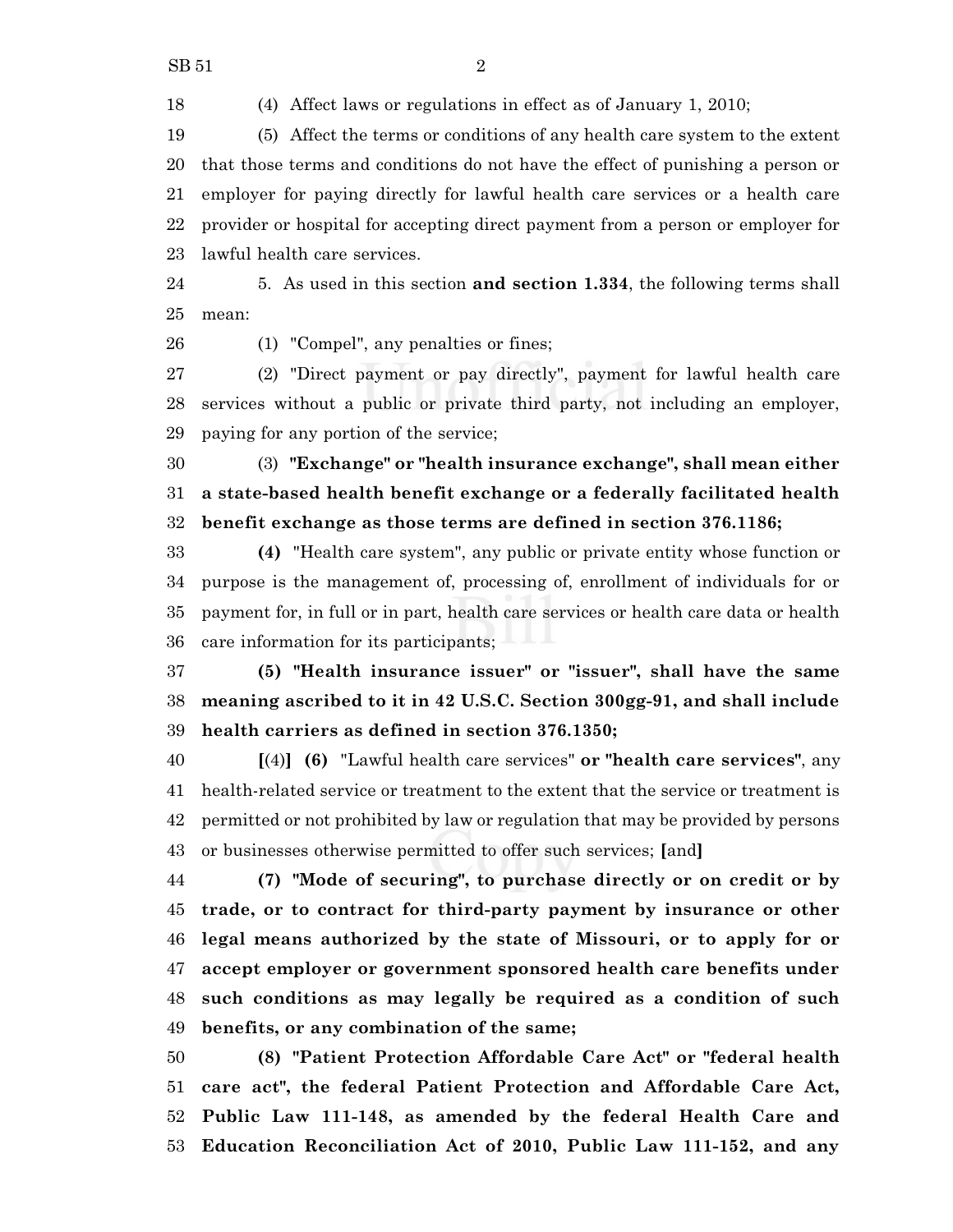## **amendments thereto, or regulations or guidance issued under such federal acts; and**

 **[**(5)**] (9)** "Penalties or fines", any civil or criminal penalty or fine, tax, salary or wage withholding or surcharge or any named fee with a similar effect established by law or rule by a government-established, -created or -controlled agency that is used to punish or discourage the exercise of rights protected under this section **or section 1.334**.

**1.334. 1. As a guide to the interpretation and application of section 1.330 and this section, the public policy of this state is declared to be as follows:**

 **(1) The power to require or regulate a person's choice in the mode of securing health care services, or to impose a penalty related thereto, is not found in the Constitution of the United States of America, and is therefore a power reserved to the people pursuant to the Ninth Amendment, and to the several states pursuant to the Tenth Amendment. The state of Missouri hereby exercises its sovereign power to declare the public policy of the state of Missouri regarding the right of all persons residing in this state in choosing the mode of securing health care services;**

 **(2) It is hereby declared that the public policy of the state of Missouri, consistent with our constitutionally recognized and inalienable rights of liberty, is that every person within the state of Missouri is and shall be free to choose or decline to choose any mode of securing health care services without penalty or threat of penalty;**

 **(3) The policy stated herein shall not be applied to impair any right of contract related to the provision of health care services to any person or group.**

**2. The general assembly makes the following findings:**

 **(1) The federal Patient Protection and Affordable Care Act preserves certain traditional state powers to regulate health insurance, and grants new powers to states, that permit Missouri to enforce the public policy set forth in sections 1.330 and this section in a manner consistent with, and indeed expressly provided for by, federal law;**

 **(2) Sections 1311 and 1321 of the Patient Protection and Affordable Care Act grant Missouri the option of operating a health insurance exchange, or allowing the federal government to create**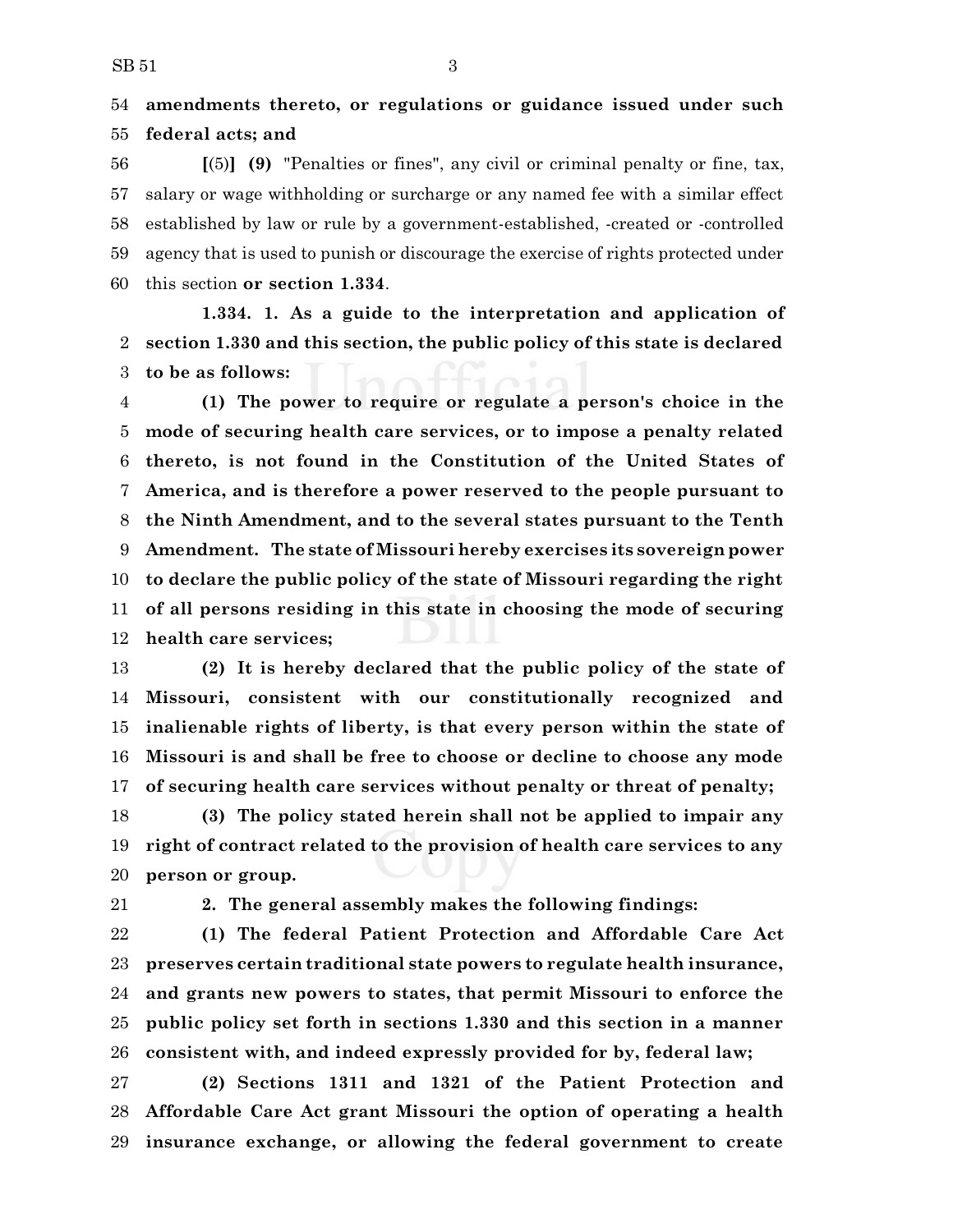**one. Section 1412 of the federal health care act authorizes payments to health insurance issuers that result directly or indirectly in penalties against Missouri employers and residents, contrary to the public policy set forth in section 1.330 and this section. In certain cases, those penalties would be levied against Missouri employers and residents who refused to purchase health insurance that violates their deeply held religious beliefs. Under the plain terms of Section 1401 of the federal health care act, the payments that result in penalties against Missouri employers and residents become available only if Missouri chooses to operate a health insurance exchange. Facilitating these payments and the enforcement of penalties against employers and individuals is a key function of a state-funded or state-based health insurance exchange. Section 1555 of the federal health care act protects the right of health insurance issuers not to accept such payments;**

 **(3) A final rule issued by the U.S. Internal Revenue Service attempts to offer those payments, and therefore to penalize Missouri employers and residents contrary to the public policy set forth in section 1.330 and this section, irrespective of whether the state of Missouri elects to operate a health insurance exchange. As such, this federal rule would deny the state of Missouri its power, granted by Congress, to enforce the public policy set forth in section 1.330 and this section by declining to operate a health insurance exchange. This rule denies the sovereignty of the state of Missouri, and is contrary to federal law and congressional intent;**

 **(4) The Patient Protection and Affordable Care Act recognizes the states' traditional powers to license and regulate health insurance carriers. Section 1311(e) of the federal health care act permits states that operate health insurance exchanges to exclude certain health plans. Section 1301(a) reserves for all states, regardless of whether they operate a health insurance exchange, the power to exclude health insurance issuers from participation if such issuers are not "licensed and in good standing to offer health insurance coverage in [the] State." Section 1321(d) of the federal health care act, titled "No Interference with State Regulatory Authority," expressly provides that the act preempts only those state laws that "that . . . prevent the application of**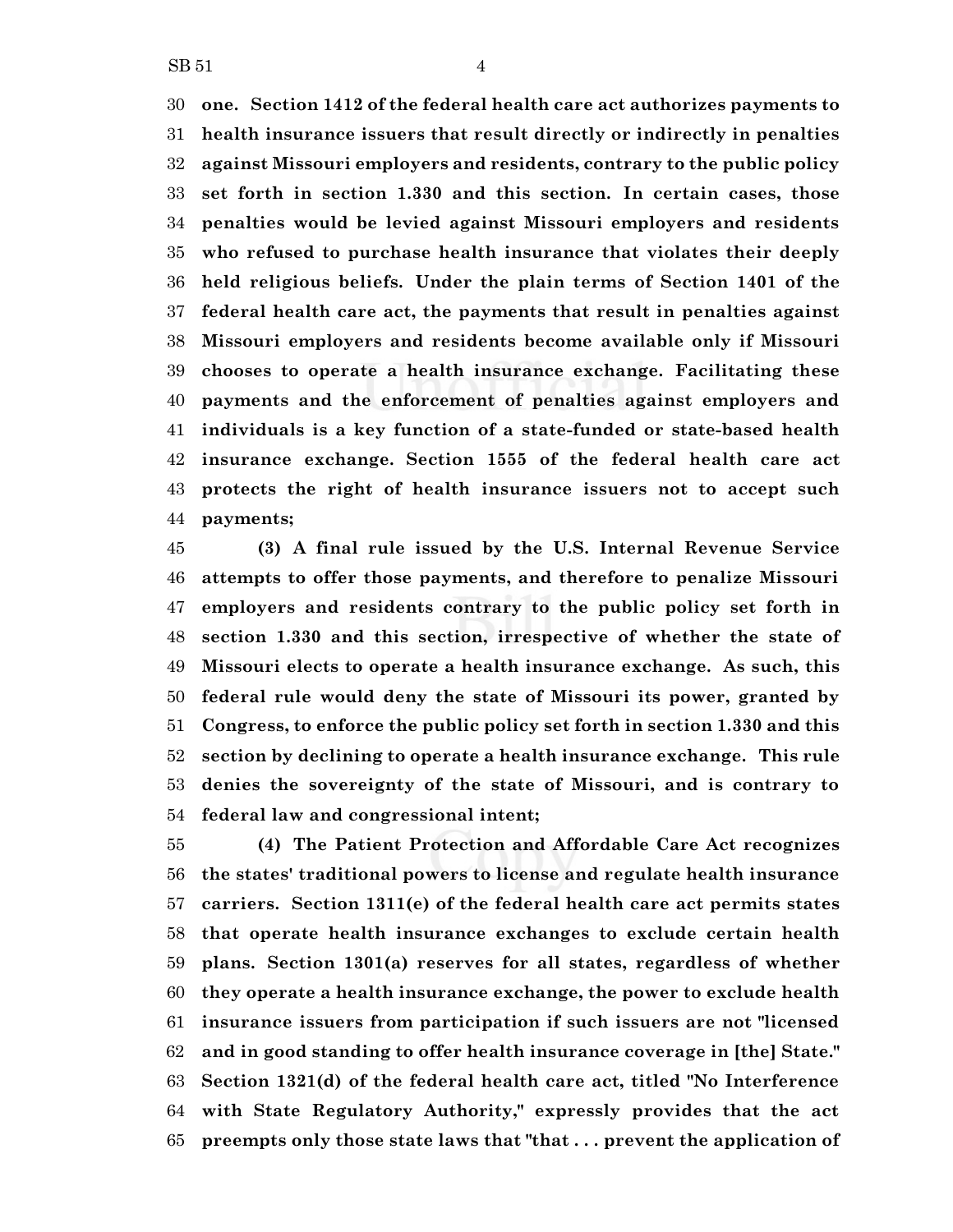**the provisions of this title." Section 1311(k) of the federal health care act preempts only those state laws "that conflict with or prevent the application of regulations promulgated by the Secretary" of the U.S. Department of Health and Human Services;**

 **(5) Subsection 4 of this section asserts only those state powers that Congress has expressly recognized or granted through the Patient Protection and Affordable Care Act. Enforcement of subsection 4 of this section therefore does not conflict with or prevent the application of any provisions of, or regulations promulgated under, the Patient Protection and Affordable Care Act;**

 **(6) The federal government may, to the extent permitted by the U.S. Constitution, amend federal law at any time to preempt these powers that the Patient Protection and Affordable Care Act reserves and grants to the state of Missouri.**

 **3. No public official, employee, or agent of the state of Missouri or any of its political subdivisions, nor any law or rule, shall act to impose, collect, enforce, or effectuate, directly or indirectly, any penalty in the state of Missouri that violates the public policy set forth in this section or section 1.330. It violates the public policy set forth in this section for any such individuals, laws, or rules to implement or operate a health insurance exchange under the federal Patient Protection and Affordable Care Act.**

 **4. If a health insurance issuer operating in the state of Missouri accepts any remuneration that may result in the imposition of penalties contrary to the public policy set forth in this section or section 1.330, such issuer's license to transact business in the state of Missouri shall be suspended by the director of the department of insurance, financial institutions and professional registration immediately and until such time as the issuer represents it has returned that remuneration to its source and will decline any such future remuneration. Such suspensions shall not be construed as impairing the right of contract.**

 **5. The attorney general shall take such action as is provided in this subsection in the defense or prosecution of rights protected under section 1.330 and this section. It is the duty of the attorney general to seek injunctive and any other appropriate relief as expeditiously as possible to preserve the rights and property of the residents of the**